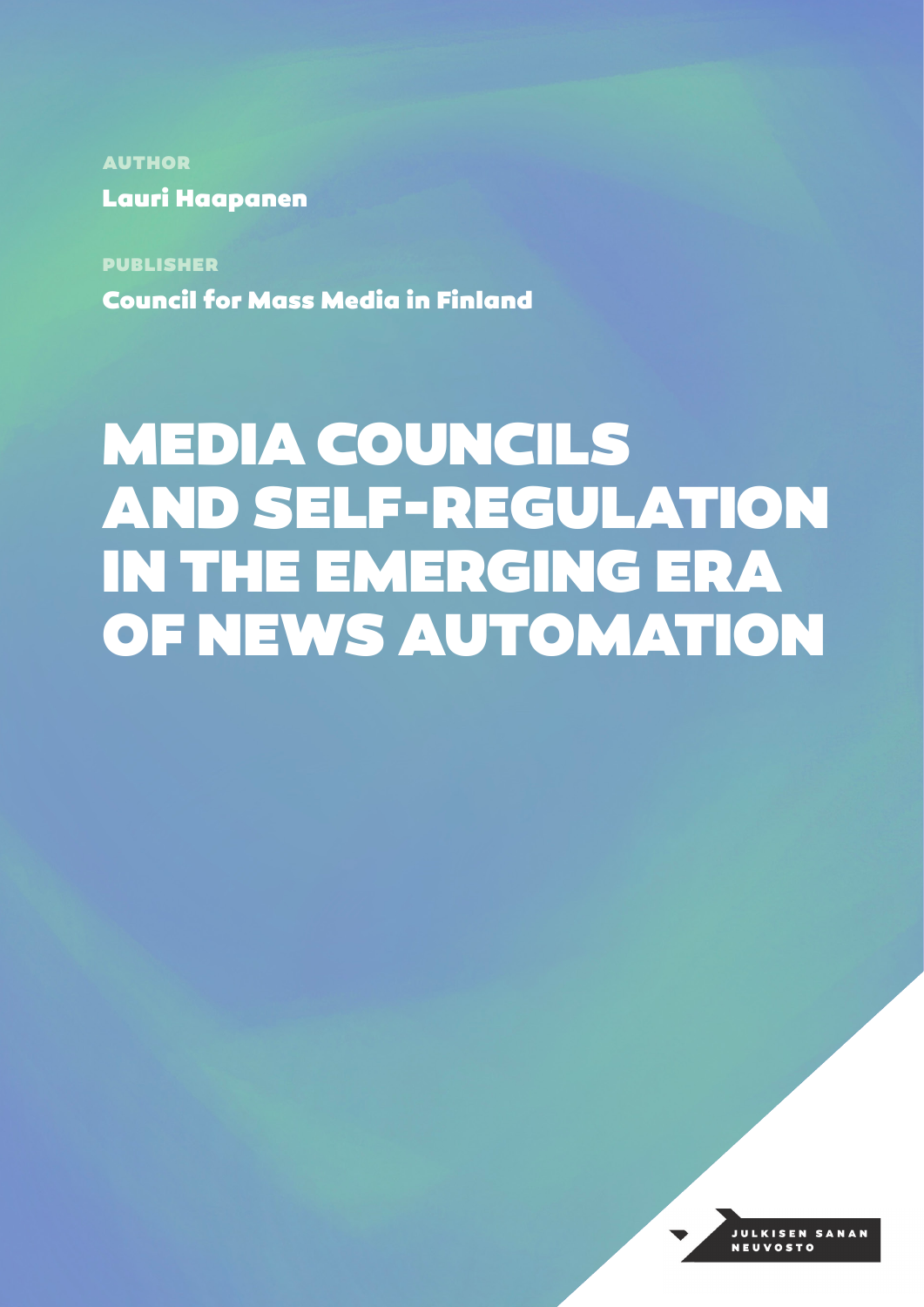# Media councils and self-regulation in the emerging era of news automation

#### ► LAURI HAAPANEN

THIS REPORT INTRODUCES the present state of affairs in news automation and discusses what ethical considerations it raises in the work of media councils. Based on a European-wide research project, the three key takeaways are as follows:

1) Large media players use automatically updated<br>counters and infographics, but the automated generation of news text is still mainly experimental in nature. We need to keep our eyes open to the possible need for self-regulatory guidance on news automation, though there are as yet no urgent issues.

2) We must not underestimate the technical progress<br>already made in the field. Issues regarding data, agency and transparency should not be overlooked when discussing news automation today.

3) Media councils should critically revisit their<br>complaints procedures so that audiences have a genuine opportunity to bring up their grievances with automation. Most importantly, the councils should act proactively with regard to the changing media landscape.

The key is that if it is not the media councils that take the lead on this, it is going to be someone else. And whoever it is – whether national legislators, the EU or platform companies – they might jeopardise the freedom of the press. This means that external control and guidance might force journalistic media to make decisions about content and publishing on non-journalistic grounds.

KEYWORDS: Algorithms, codes of ethic, journalism, media councils, news automation, personalization, self-regulation, transparency



# KUVA: JOUNI JYLLINMAA **IVA: JOUNI JYLLINN**

#### ABOUT THE AUTHOR

Lauri Haapanen (PhD) is University Lecturer in Journalism Studies at the University of Jyväskylä, Finland. He has worked in the projects *Immersive Automation* (2017–2018), which created a roadmap and a demonstration of a future news ecosystem based on news automation; and *Targeted Journalism*  (2020–2022), which examines the ways, goals and the future of personalization. He has also been a member of the Council of Mass Media in Finland (2017–2019), participating in the working group that prepared an advisory statement on marking news automation and personalization.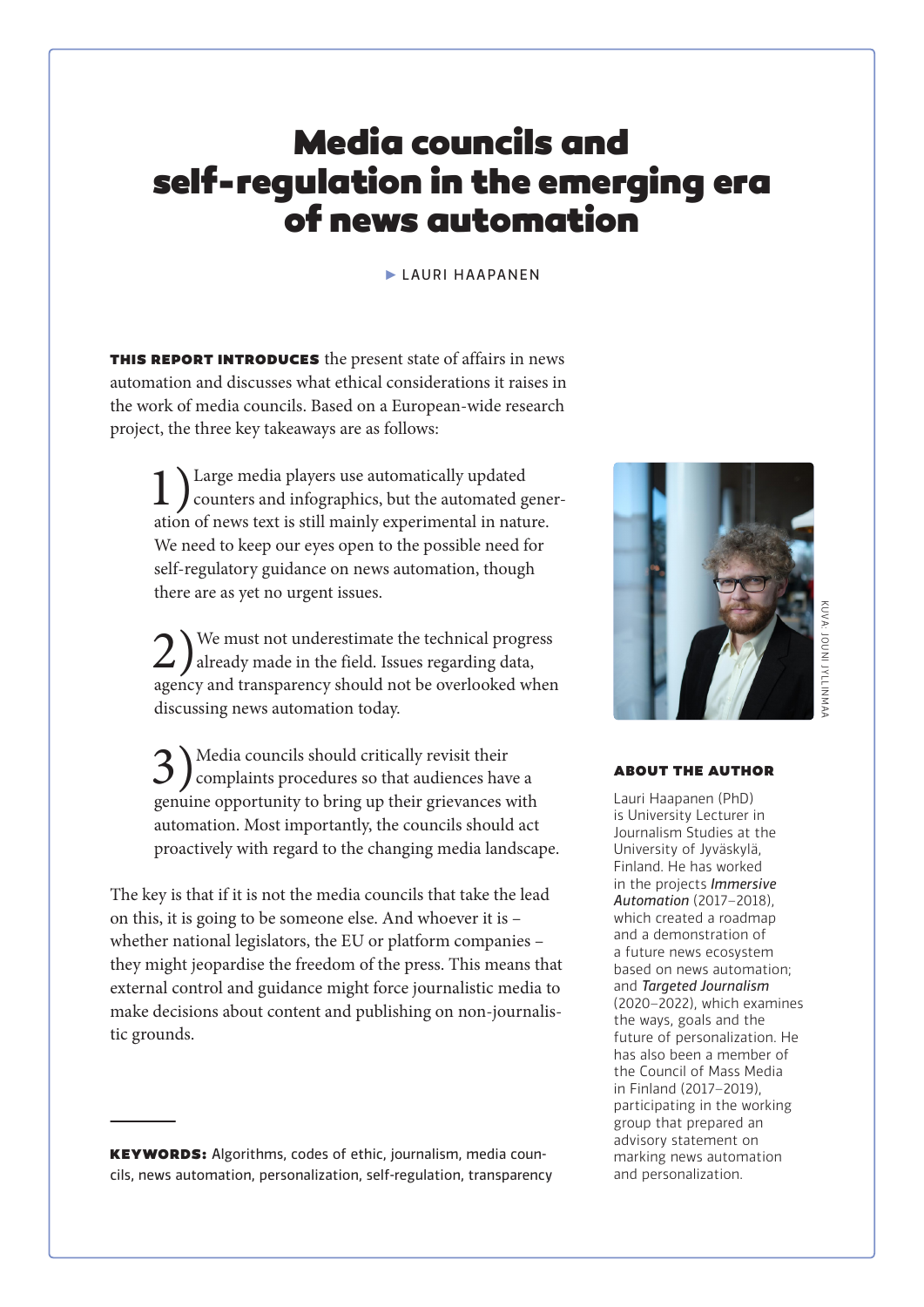# Table of Content

| Introduction: The future that is already here                     | $\overline{4}$ |
|-------------------------------------------------------------------|----------------|
| How has self-regulation responded to news automation?             | 5              |
| First takeaway: Full-blooded news automation is still little used | 7              |
| No reason to see monsters where they do not exist                 | 9              |
| Progress must not be underestimated in the long run               | 10             |
| Second takeaway: Be prepared for news automation                  | 11             |
| Data: Quality of output depends on input                          | 13             |
| Agency: Who makes the algorithm?                                  | 14             |
| Transparency: To increase the audience's trust                    | 15             |
| Third takeaway: The councils' procedures must be reconsidered     | 18             |
| Conclusion                                                        | 19             |
| Suggested Readings                                                | 20             |



This publication is produced with the financial support from the European Commission grant under DG Communications Networks, Content and Technology. The content of this publication does not reflect the official opinion of the European Union. Responsibility for the information and views expressed in the report lies entirely with the author and publisher.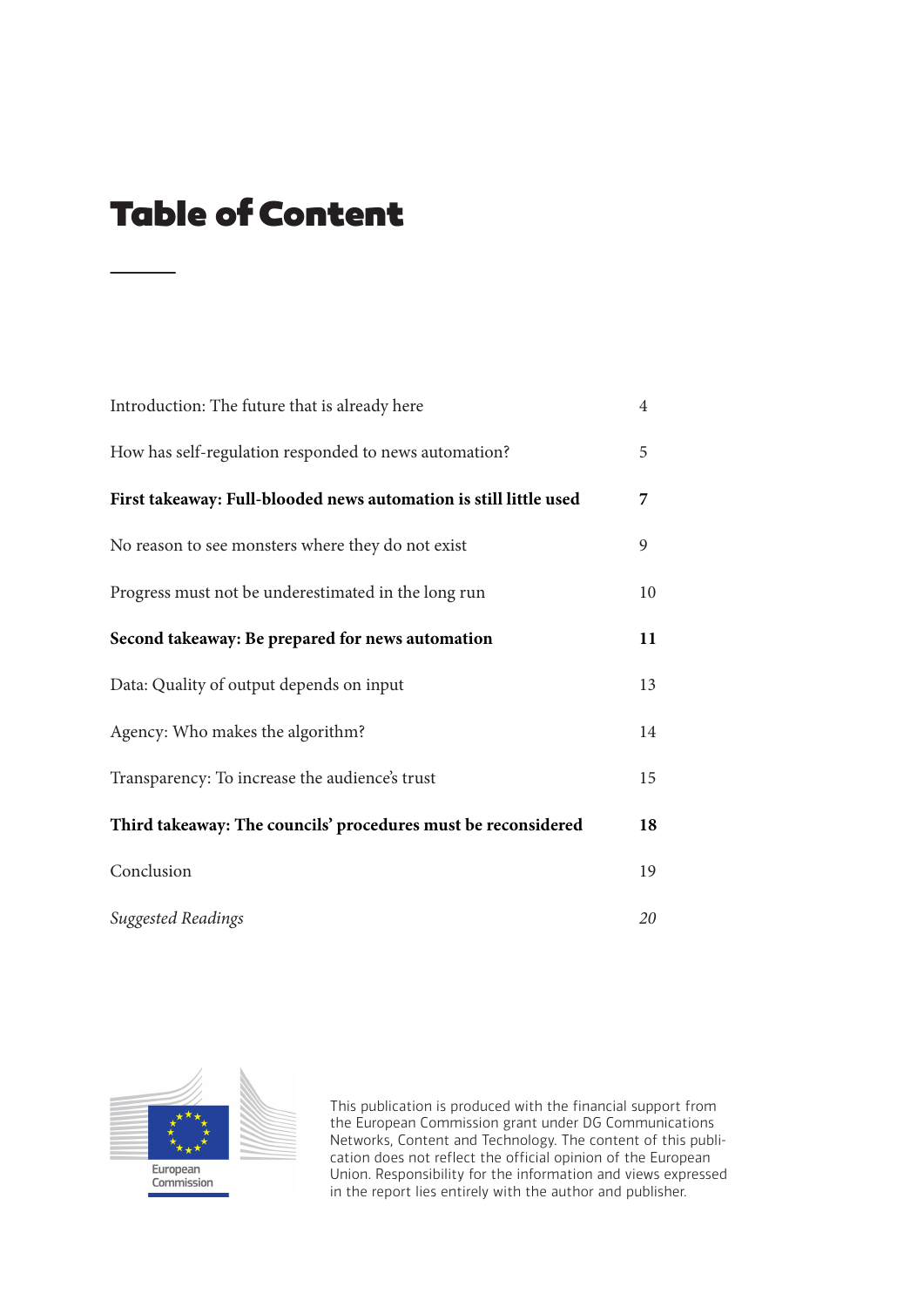## Introduction: The future that is already here

veryone in the media industry, and other people too, have already heard of *news automation* and seen some examples of it, whether they know it not. The term refers to algorithmic processes that convert data into a use fri of *news automation* and seen some examples of it, whether they know it or not. The term refers to algorithmic processes that convert data into a userfriendly form with limited human intervention. Speaking from a perspective that may still be a little premature, **news automation can – when working well – speed up production, increase the breadth of coverage, enhance accuracy and enable new types of personalization**.

Here, *speeding up* means that an algorithm-driven system is able to generate news stories in a fraction of a second. *Increasing the breadth* indicates that we do not have to be happy with a few general news stories but, for example in the context of elections, software can now generate a text about the results of each polling station separately. When it comes to *accuracy*, the computer does not get tired or try to finish quickly because it is time to go home. *Personalization* means that different versions of a news story are made according to the interests of each user – for example, telling the reader how the party they personally support did in the election.

News automation refers to algorithmic processes that convert numerical data into a userfriendly form with limited human intervention.

Rather than such *full-blooded* news automation, i.e. software-driven generation of news text, **news automation so far takes place mainly in the form of various infographics and up-to-date counters, the main emphasis of which is on numerical information instead of long stretches of text**. The coronavirus pandemic and the U.S. presidential election have made these applications familiar to everyone this year.<sup>1</sup>

Personalization is often referred to not just as a part of news automation but as a separate process. It is practical because its applications are primarily about the user's previous online behaviour affecting "read more" recommendations or, less commonly, the order in which news headlines are displayed on the front page of a web page. It is like an automated search function into the archive of that media that reads the user's thoughts. **To sum up, the personalization that has taken place so far affects mainly the logic in which media operators offer their articles to their users, and only rarely the content of individual articles.**

<sup>1</sup> An example of this is the New York Times' monitoring of the coronavirus (**[https://www.](https://www.nytimes.com/interactive/2020/us/coronavirus-us-cases.html) [nytimes.com/interactive/2020/us/coronavirus-us-cases.html](https://www.nytimes.com/interactive/2020/us/coronavirus-us-cases.html)**) and elections (these counters are already closed).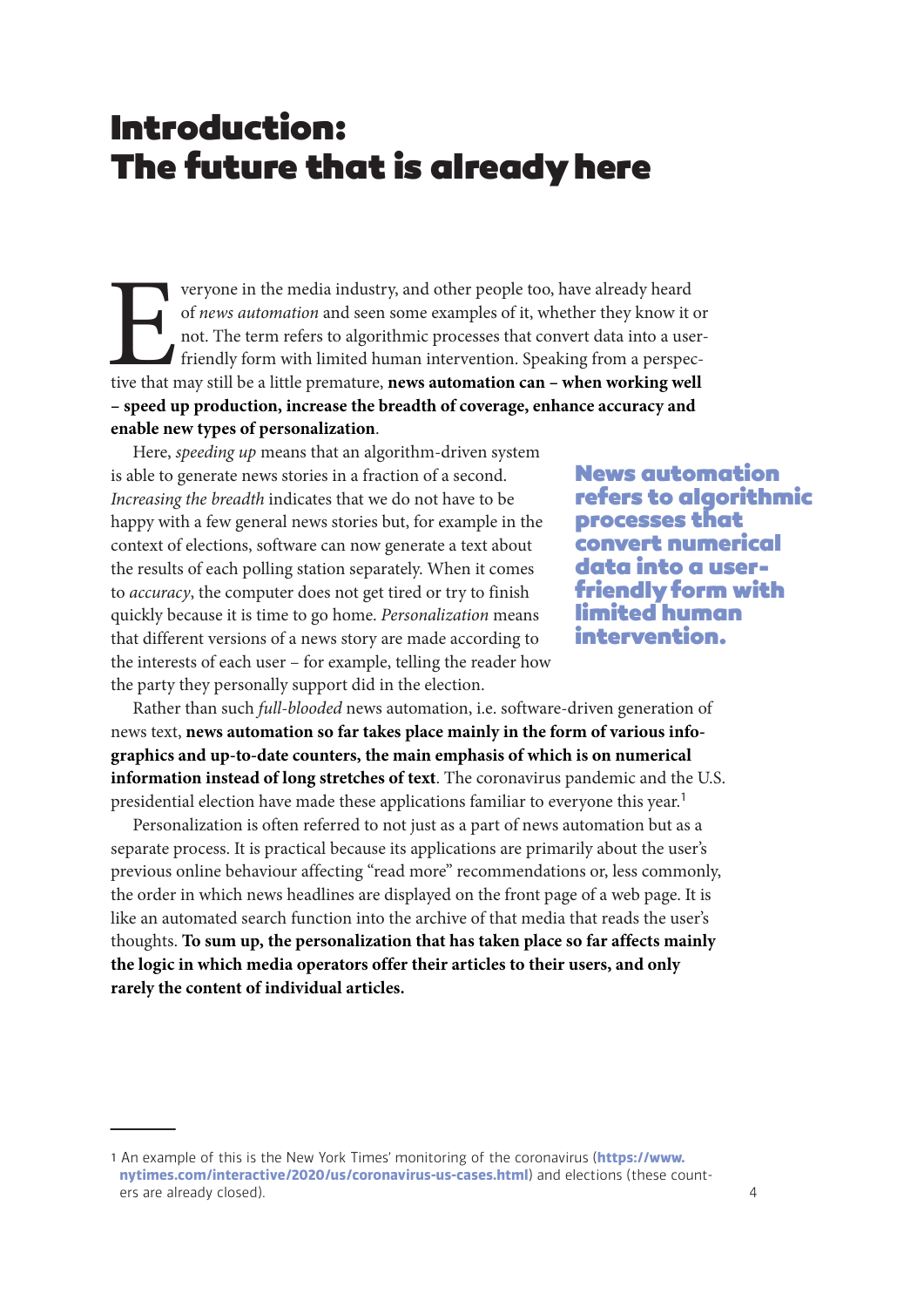#### How has self-regulation responded to news automation?

In media self-regulation, automation has so far<br>received little direct attention. News automa-<br>tion or the use of algorithms more generally<br>is not mentioned in ethical codes.<sup>2</sup> An onlin<br>survey that I conducted with the Ch n media self-regulation, automation has so far received little direct attention. **News automation or the use of algorithms more generally is not mentioned in ethical codes.**<sup>2</sup> An online pean media councils, of whom 21 responded,<sup>3</sup> indicated that **media councils are waiting and watching**, the most common response being that "news automation is more or less non-existent in our media market, and also news personalization is very rare". However, it is worth noting that media councils do not have a comprehensive picture: media operators implement algorithm-driven solutions as they feel like it, with no obligation to report to councils or the authorities. (**See a selection of answers in** BOX 1.)

About one in three respondents said that although the question is not yet acute, they have already discussed **the challenges news automation and personalization might pose and the possible need for guidance (See** BOX 2 on next page). However, the Finnish Council for Mass Media is so far the only council that has taken more visible steps to take a stand on news automation. In late 2019 it issued a *Statement on marking news automation and personalization,*<sup>4</sup> which supplements the current *Guidelines for Journalists.*<sup>5</sup> I will return to this later.

In what follows, I will consider, first, whether the present state of the art of news automation calls for self-regulatory action. To spoil your excitement a bit, my answer – the first takeaway of this report – is,

#### BOX 1

► There is almost no news automation in the Hungarian market, and personalization is also very rare. Facebook's algorithm, of course, has a huge effect on news consumption, though.

► Personalization is fairly widely used in many kinds of media outlets. The media in Finland is also very keen to develop and apply new personalization tools. News automation is used less and only in the media outlets with the largest financial resources.

► Unfortunately I cannot answer the question, there are no statistics.

► News automation: none (to the best of my knowledge) Personalization: to a limited extent (only the order of the content shown might change)

 $\blacktriangleright$  It is not something that has been brought up in complaints to the press council. We cannot say if we have dealt with complaints where news automation and personalization have been used without our knowledge.

<sup>2</sup> In detail, see my column How self-regulation has responded to news automation (June 3, 2020). **[https://www.presscouncils.eu/How-self-regulation-has-respond](https://www.presscouncils.eu/How-self-regulation-has-responded-to-news-automation)[ed-to-news-automation](https://www.presscouncils.eu/How-self-regulation-has-responded-to-news-automation)**

<sup>3</sup> These media councils represent Albania, Austria, Belgium (Flanders, Wallonia), Cyprus, Denmark, Estonia, Finland, Germany, Hungary, Ireland, Luxembourg, Macedonia, Montenegro, Netherlands, Norway, Sweden, Switzerland, Turkey, UK (Impress) and Ukraine.

<sup>4</sup> **[https://www.jsn.fi/en/lausumat/statement-on-marking-news-automation-and-personal](https://www.jsn.fi/en/lausumat/statement-on-marking-news-automation-and-personalization)[ization](https://www.jsn.fi/en/lausumat/statement-on-marking-news-automation-and-personalization)**

<sup>5</sup> **[https://www.jsn.fi/en/guidelines\\_for\\_journalists](https://www.jsn.fi/en/guidelines_for_journalists)**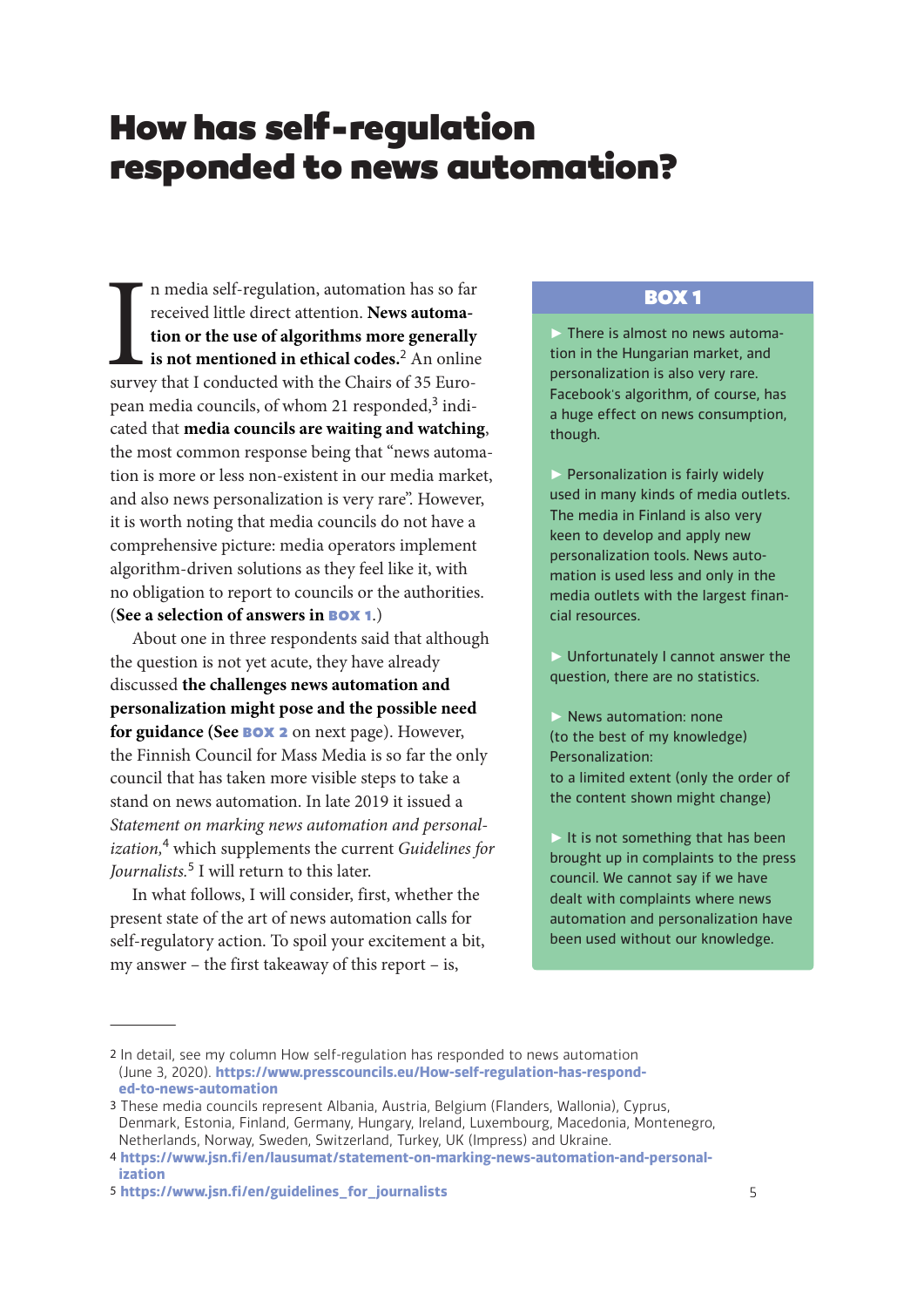"most likely not yet". Current applications of news automation are **more modest than one might think on the basis of the hype** around them. However, there is a famous futurological phrase suggesting that *the effect of technological progress is often overestimated in the short run and underestimated in the long run*. Accordingly, as the second takeaway, I will go on to address three aspects that should not be overlooked when news automation is discussed: *data, agency and transparency*.

Current applications of news automation are more modest than one might think on the basis of the hype around them.

In addition to the two takeaways above, I will, thirdly, turn my attention to the media councils themselves and critically examine whether they have the knowledge and tools to deal with news automation and whatever else the future brings when it comes. I conclude with the thought that **if it is not the media councils that take the lead, it is going to be someone else**. The result might be that media operators will be forced to make decisions on grounds other than journalistic ones.

#### BOX<sub>2</sub>

 $\triangleright$  It is vital for journalism to make use of new digital tools. However, I also think that if personalization and news automation are used irresponsibly, there is the danger of surrendering journalistic decision-making power to people outside the editorial office. There might also be a danger when media outlets with poorer financial resources use tools they have not developed themselves. It is important to highlight that the use of news automation and personalization involves a lot of journalistic decisions and one cannot just delegate that decision-making power blindly to a complex robot.

I would also like to emphasize that one of the things that should be expected from journalism is that it gives order to a complex world. What I mean is this: We are constantly provided with a huge amount of information, even if we do not really want it. Organizing that information and making decisions about what is worth emphasizing and what is not should be at the heart of journalism. If the newsfeeds show us what algorithms assume we want to see, journalism is not really carrying out that

ordering and organizing task.

 $\triangleright$  The fact that, in the personalization technology, Google and Facebook are operating as black boxes, harms everybody else even though we try to operate in a transparent way.

 $\triangleright$  The use of artificial intelligence must be clear and transparent to the public. The public must have clarity about the choices that lie behind the algorithms. However, at the same time, some form of protection may have to be possible, given the very competitive media landscape. If media design algorithms, they must also be able to protect them. So there are two potentially conflicting needs – transparency and protection – between which the right balance must be found.

 $\triangleright$  The user must be able to choose whether they want personalization or not. The user's option to choose personalization must be presented clearly and simply. Also, someone who does not want personalization should not suffer any disadvantage.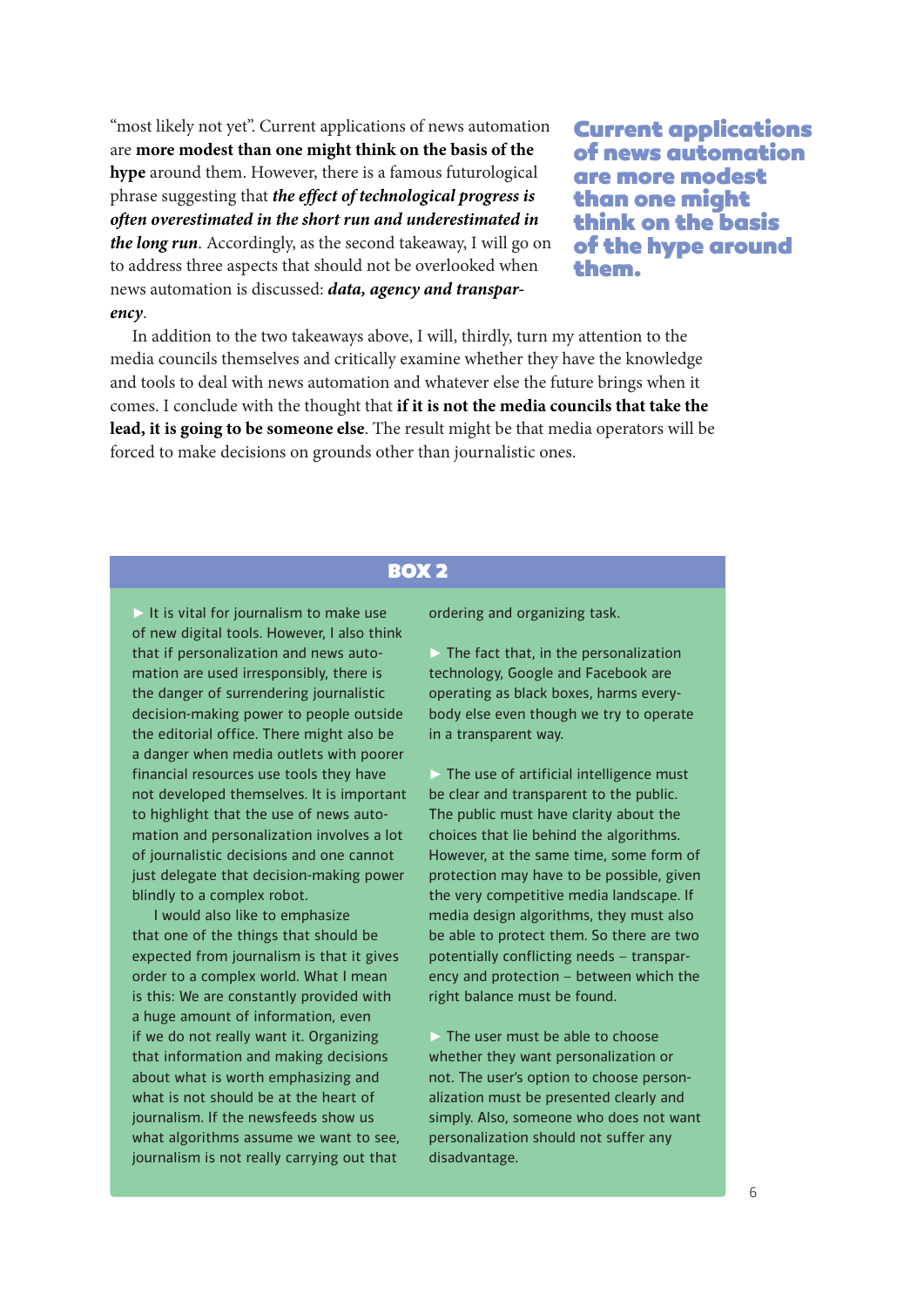## First takeaway: Full-blooded news automation is still little used

et's think of news production as **a four-stage cyclical process**, as illustrated in the figure below. First, one searches for and selects a topic and an angle for an article (phase A). After this, one collects source infor in the figure below. First, one searches for and selects a topic and an angle for an article (phase A). After this, one collects source information related to the topic (B) and the text and illustration for the article are produced (C). Finally, the article is published and distributed (D), and the analytics of its success might be used to produce new articles, as represented by the arrow outlined from phase D to phase A.

**Algorithmic tools can facilitate each of these sub-processes.** They can give an alert when something possibly newsworthy has occurred (phase A); facilitate the gathering and then the analysing of source material (B); transcribe interview recordings, proofread manuscripts, edit photos and sync audio and video files together (C); do A/B testing on headings, distribute customized teasers of a published story to various channels, moderate audience comments, and pile up lists of recommended articles that are based on the individual user's past online behaviour (D).



**Figure:** Four-stage cyclical process of news production

It can be argued that in all these examples **there is always a human component involved in the process that ensures that ethical requirements are met** – although the involvement is rather remote with tools like Google Search that are produced outside the newsroom. Nevertheless, someone is more or less in control of the outcome. In full-blooded news automation, on the other hand, **software independently handles the entire cycle** from phase A to phase D. Such solutions can be produced in-house or bought from external software providers.

As already discussed, the perception of media councils is that the software-driven generation of news text that I have labelled as full-blooded news automation is not yet common but, in some countries, that personalization is already more so. To broaden the view, I conducted an online survey with key media operators, "pioneers in the field", whose names were given to me at my request by the media councils. These answers confirm that **we are still dealing with something of relatively rare and limited use**.

The sample  $(n = 16)$  is by no means statistically representative, but the answers reflect the general perception that the use of automation in news work is mainly related to **specific visual or numerical parts of an article** (e.g. infographics about stock prices and election results; up-to-date counters for coronavirus infections) **as well as recommendations** based on users' previous online behaviour (e.g. clicks) or input they have entered.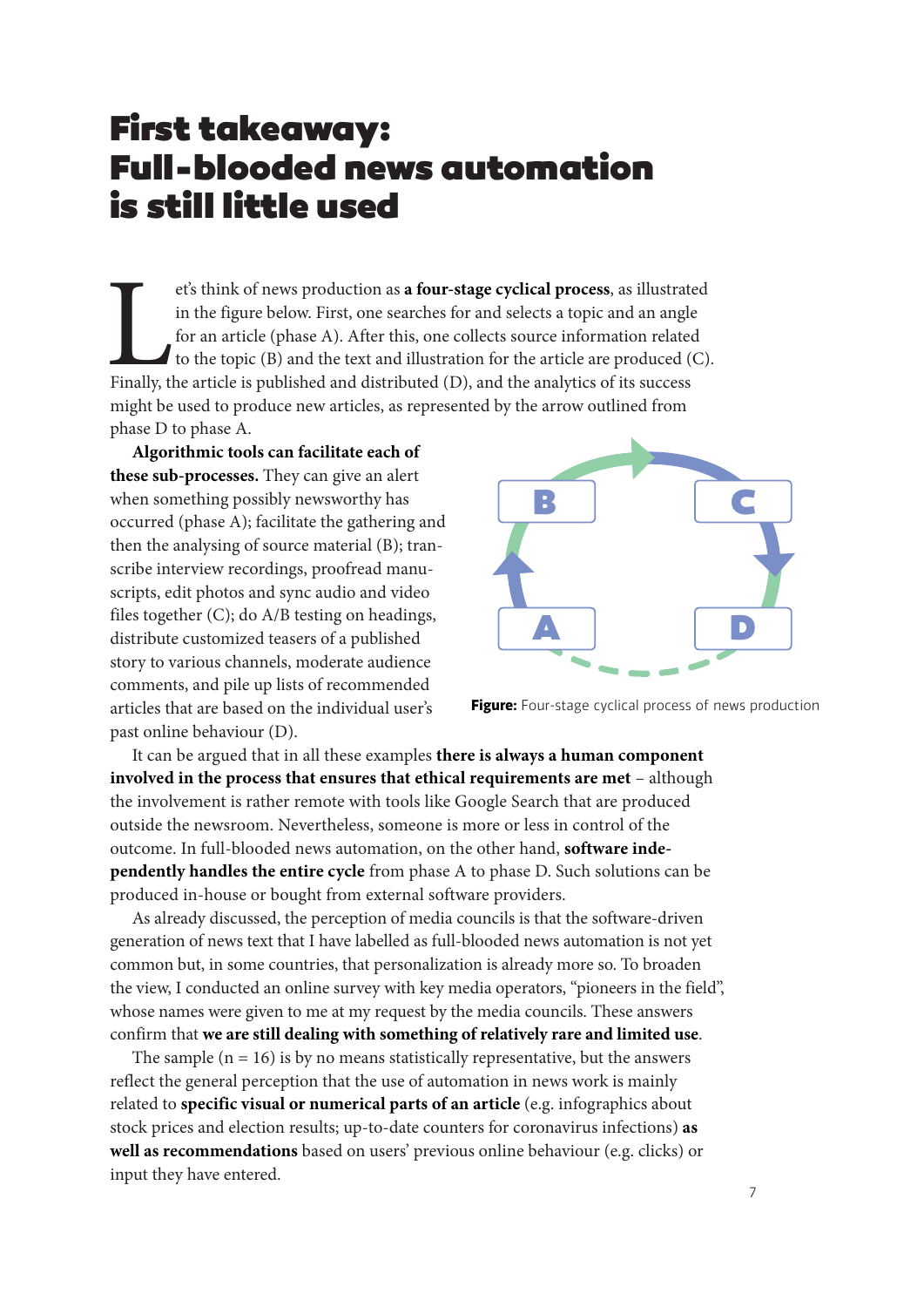The sample includes media houses (e.g. Jysk Fynske Medier, Mediahuis), news agencies (e.g. Norsk Telegrambyrå AS, Belga) and separate news operators (*Helsingin Sanomat; RTL Nieuws*) in 10 countries.<sup>6</sup> I also approached dozens of the largest media players in the UK, France and Germany, but it proved extremely difficult to get answers from them. According to well-informed guesses on the part of some experts I talked to, this probably reflects the sensitivity of the subject. "In countries such as the UK and Germany, huge number of texts are produced automatically. Since publishers keep quiet for fear of upsetting readers, we do not know to what extent." **Furthermore, news automation may be a field where innovation determines future winners and losers, so nobody wants to reveal their plans.**

In addition to the actual applications already in use, there seem to be clear visions and ongoing development in the field, and many respondents acknowledged **the potential of algorithms (**BOX 3**)**. All in all, however, **news automation is still a relatively marginal phenomenon, and that is my first reason for arguing that it is still too early to revise the codes of ethics in response to automation.**

**My second argument stems from the fact that existing automation systems are often like showcases** for the software service providers and media operators who have adopted them. It follows that the operators want to ensure that their fancy "newsbots" work properly. It is impossible to imagine and prevent all the mistakes that might arise, but probably even strict self-regulatory guidance would be unable to do any better. In the worst scenario, **excessive self-regulation could hold back development.**

#### BOX 3

► We [a news agency] will continue to produce a vast number of stories based on structured data from financial areas and all the possible statistics we can find. We will also use algorithms to do research, monitor, and probably also produce "half baked" stories that our customers can build on for themselves.

 $\triangleright$  The use of algorithms is not very well established here. The knowledge and the insight into what it can, will or cannot do for us is there. But it is fragmented, and resources are an important reason why we have not yet implemented it in many areas. We recognize the importance of the use of algorithms as well as the fact that their use will continue to grow in the future.

 $\triangleright$  In my opinion, looking at the rate at which a typical newsroom is shrinking in my country, automation of at least some of the news production must increasingly be a tempting option to local publishers.

 $\triangleright$  We want to move to hybrid systems where editorial selection and personalization go hand-in-hand. The editorial team chooses the most important stories and the algorithm is responsible for the order in which they appear, based on users' preferences.

► We'll produce a lot more hyper-local content [with the help of automation] – and with personalization we'll be able to target relevant audiences – thereby making our media more relevant to the user.

► They will be implemented in all areas where human labour can be feasibly replaced by robots. However, so far there has been more talk than practical solutions.

► I believe that artificial intelligence and algorithms will play a much more central role in the future, especially in the areas of recommendation and accessibility, but gradually also in information gathering and the production of content.

<sup>6</sup> Belgium, Cyprus, Denmark, Finland, Ireland, Macedonia, the Netherlands, Norway, Sweden and the UK.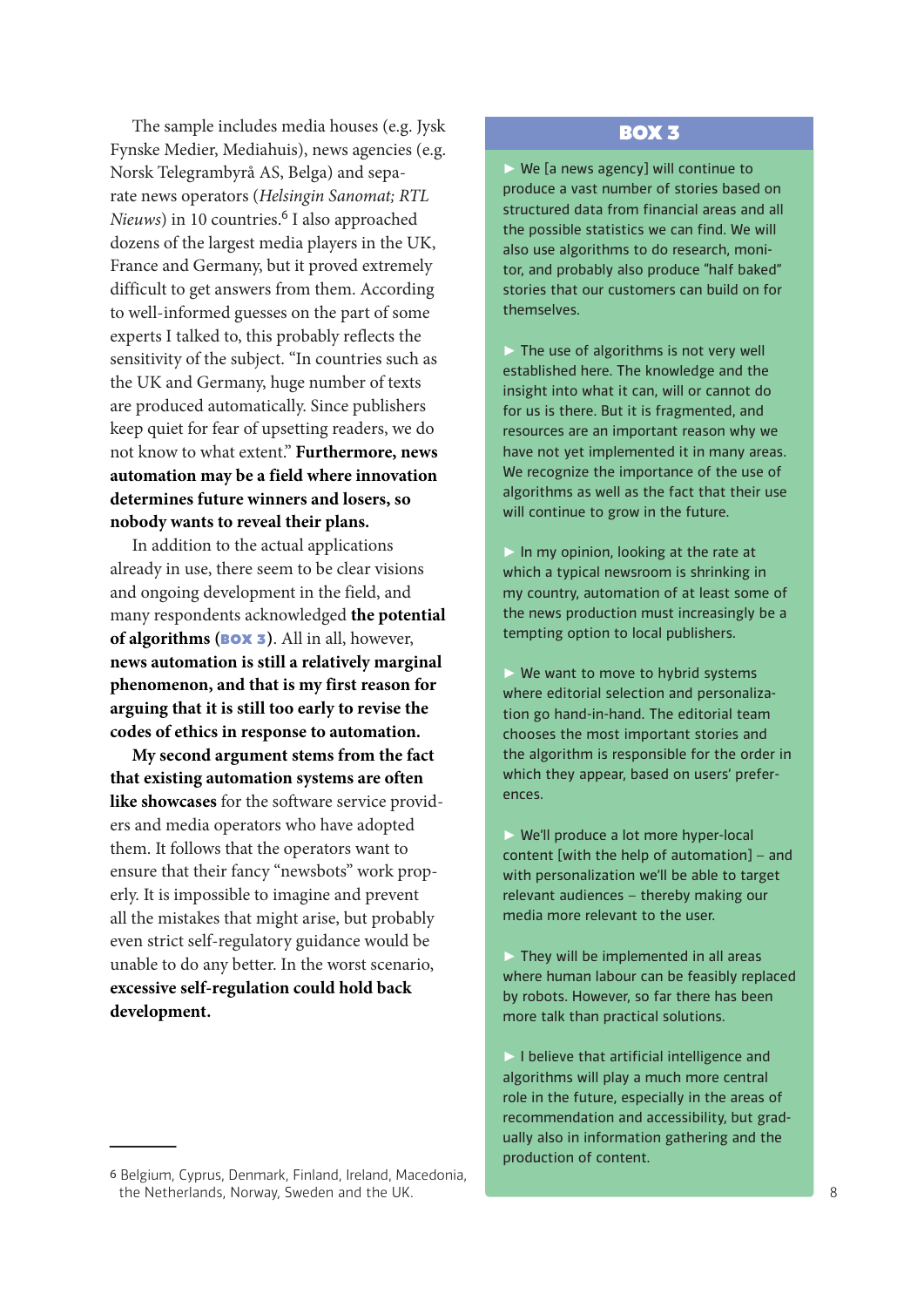#### No reason to see monsters where they do not exist

**y third argument** in support of the view that it is not yet time for major reforms of ethical guidelines relates to **the content that is automated**, and it is chiefly based on my discussions with **four software** developer major reforms of ethical guidelines relates to **the content that is automated**, and it is chiefly based on my discussions with **four software developers**: Frank Feulner (Chief Business Development Officer / and Personalization, Yle News Lab / Finnish Broadcasting Company YLE) and David Llorente (Founder and CEO / Narrativa).

Today, the state of the art in full-blooded news automation is that algorithms are able to grind news stories on weather, sports, elections, financial reports, breaking traffic incidents, crimes, real-estate prices, natural disasters and so on. The variety of domains is already fascinating. For the domain selection, there are two key criteria.

**The first criterion is the availability of a systematically structured data set** that is numerical or categorical. This means that it consists of numbers or other known values (e.g. names of people), for each of which it is known exactly what each value refers to. The software developers pointed out that their **news automation systems use the same data sets as human journalists use** when covering the above-mentioned topics; data sets that are judged valid by journalists. Looked at the other way round, software does not scrape together rather dubious bits and pieces of information from here and there.

Furthermore, these data sets are often **produced officially, for statistical purposes, not for media**, let alone for news automation. In this respect, it makes little sense to think that authorities would distort their documentation on, for example, police

It makes little sense to think that authorities would distort their docu- mentation to get the software of a certain publisher to write misleading news stories.

work or air pollution, just to get the software of a certain publisher to write misleading news stories on them. Such misconduct would undermine so much in terms of overall credibility that it will not happen in modern societies, which is precisely where there have been experiments in news automation.

**As to the second criterion: the news topic or event for which the news automation is harnessed must be one that tends to be covered in a certain, predictable way.** This allows the news story to follow a standardized procedure in coverage and text structure; if something completely unexpected happens, the software cannot write about it. In this light, rather than *news stories* or *news articles*, **the outcome of today's news automation systems should rather be called news reports or even** *news alerts***.**

As regards personalization, which is perhaps the most controversial aspect of algorithm use, **the current applications in journalism are less dubious or shady than, for example, those in online marketing or e-commerce.** It is unlikely to cause a great deal of harm if you are given a report of the scores of a match from the perspective of either the home or the away team, depending on the geographical location of your IT device.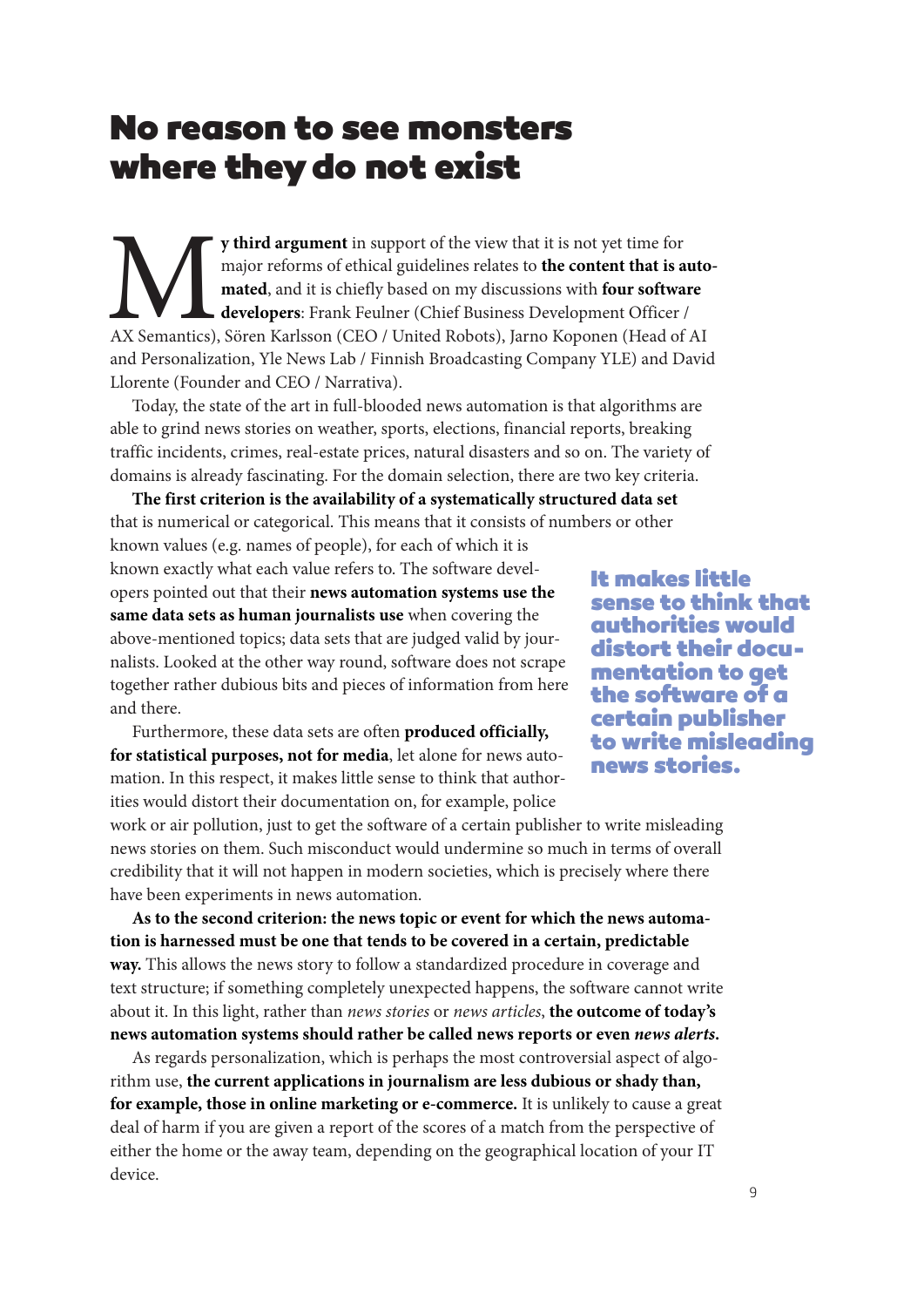It is also worth reminding that "read more" recommendations, by far the most common form of personalization used in the media industry, **recommend articles on the same topic from the archive of the** *same* **media** (or media house). They do not bring the reader whatever algorithms happen to find in the bottomless pits of the internet (unlike general search engines), so **the recommended articles meet the quality criteria of that particular media outlet**. Such a service produced by automation is thus comparable to what readers do anyway: they skip the boring articles and read only the ones that interest them.

There may be risks of so-called filter bubbles behind the procedures of personalization, but they must not be exaggerated. So, keeping in mind that we are speaking of journalistic operators, not social media companies that are not committed to any codes of ethics similar to those that govern journalism, there is no reason to see monsters lurking where they do not exist.

## Progress must not be underestimated in the long run

s already mentioned, the media councils have not yet faced ethical<br>
problems related to the news automation. Similarly – and not surpris-<br>
ingly – the "pioneering operators" who responded to the survey have<br>
not come acros problems related to the news automation. Similarly – and not surprisingly – the "pioneering operators" who responded to the survey have not come across any ethical issues in the applications they have already the editorial office about news automation and personalization "once a month" or less often, mainly asking what user information is collected and for what purpose. However, these pioneers were able to imagine **potential problems (BOX 4** on next page.**)**.

Furthermore, the software developers who design solutions for today and tomorrow answered unanimously when I asked about the ethical conflicts they have run into: none. No matter whether, like a news agency, they provide ready-made news texts for newsrooms, or tools with which a newsroom can then automate its news production itself, there have been no practical or ethical issues with the newsrooms, legislators or audience.<sup>7</sup>

**The codes of ethics should only be revised after a clear and lasting change has taken place in the industry** and, as described above, news automation is nowhere near this, yet. The kind of ethical basis that would need to be changed with each inno-

<sup>7</sup> However, there are also signs of conflicts in the research literature, when software developers and journalists try to reconcile the worlds of technology and journalism, see, e.g., Dierickx, L. (2019) Information automatisée et nouveaux acteurs des processus journalistiques. *Sur le journalisme, About journalism, Sobre jornalismo* 8(2): 154−167. Available at **[http://www.surle](http://www.surlejournalisme.kinghost.net/rev/index.php/slj/article/view/408)[journalisme.kinghost.net/rev/index.php/slj/article/view/408](http://www.surlejournalisme.kinghost.net/rev/index.php/slj/article/view/408)**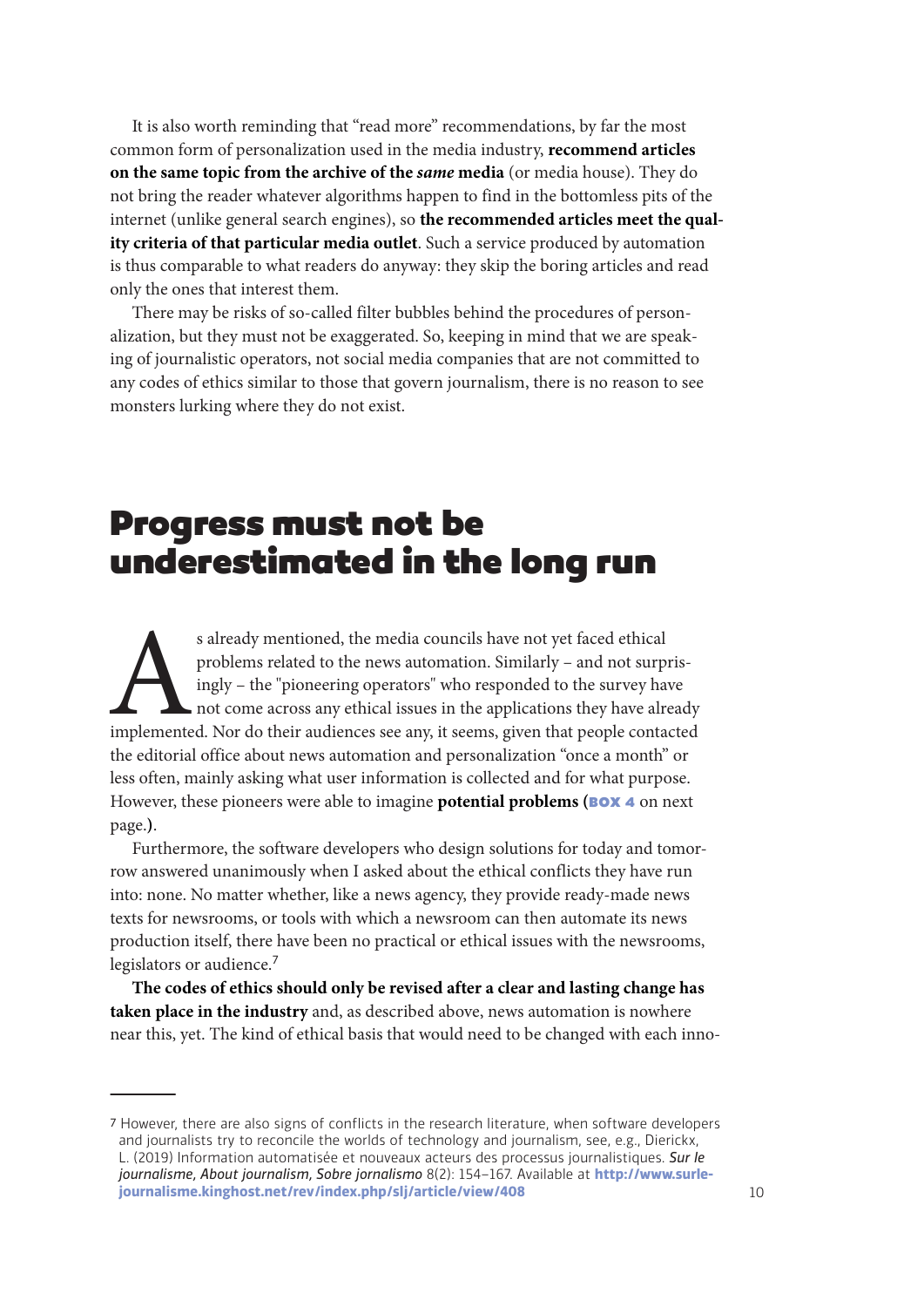#### BOX 4

 $\triangleright$  Algorithms are such a complicated procedure. Machine learning cannot operate in a fully transparent way as most of the time you cannot get all the data that lies behind a specific recommendation.

► People write algorithms, so the bias of the people who have written them will have entered the algorithms in one way or another. It is important to understand and make more widely known that algorithms and AI are not 100% objective. We need to know and understand who is behind them and benefits from them and how this is done.

 $\triangleright$  I believe that a news medium such as a newspaper is already a 'choice' and hence the algorithmic optimization of the content that is shown is of little influence. The effect is much greater in open social media platforms where there is no choice and the user is unaware of the impact of algorithms.

 $\triangleright$  Journalistic decision-making power, that is, the decision about what is published and when, must lie with the journalistic staff. That power should not be given to the producers of the algorithms.

► In journalism, algorithms, at least for the time being, mainly decide the order in which articles are presented. If the articles are originally free of biases, the use of algorithms will not raise any particular ethical issues. If algorithms and artificial intelligence begin to tailor the content of the article to what they believe the reader wants to see, we will be beginning to move in a more problematic direction.

 $\triangleright$  In the future, when algorithms can do some more work "on their own", the situation [with regard to ethical issues in news automation] might be different. That's why we need to work on this to get more knowledge before we take this from first steps to full running mode.

vation and new kind of experimentation would actually seem rather unstable. However, this is not where the story ends – this is where it begins. Let's revisit the futurological phrase, and especially its second half: **while the effect of technological progress is often overestimated in the short run,** *it is underestimated in the long run***.**

**Things are happening in the field of journalism, and innovations also spill over from nearby industries,** not least because for many software development companies, journalism is just one object of automation; personalization, for example, is already very common in online marketing. Possible future developments were also highlighted in the research literature used as a basis for this report (listed at the end of the report) as well as in discussions with other researchers.<sup>8</sup>

In addition, what comes next also draws on two research projects in which I have been involved. In the *Immersive Automation project* (2017–2018), researchers and media companies worked together with data scientists, linguists and journalists to create a roadmap and a demonstration of a future news ecosystem based on algorithmic journalism. In the *Targeted Journalism* project (2020–2022), researchers are examining the ways, goals and the future of personalization.

<sup>8</sup> Laurence Dierickx (Scientific collaborator at the ReSIC research center, Université Libre de Bruxelles), Carl-Gustav Lindén (Associate Professor [Data Journalism], University of Bergen) and Henrik Rydenfelt (Adjunct Professor, University of Helsinki).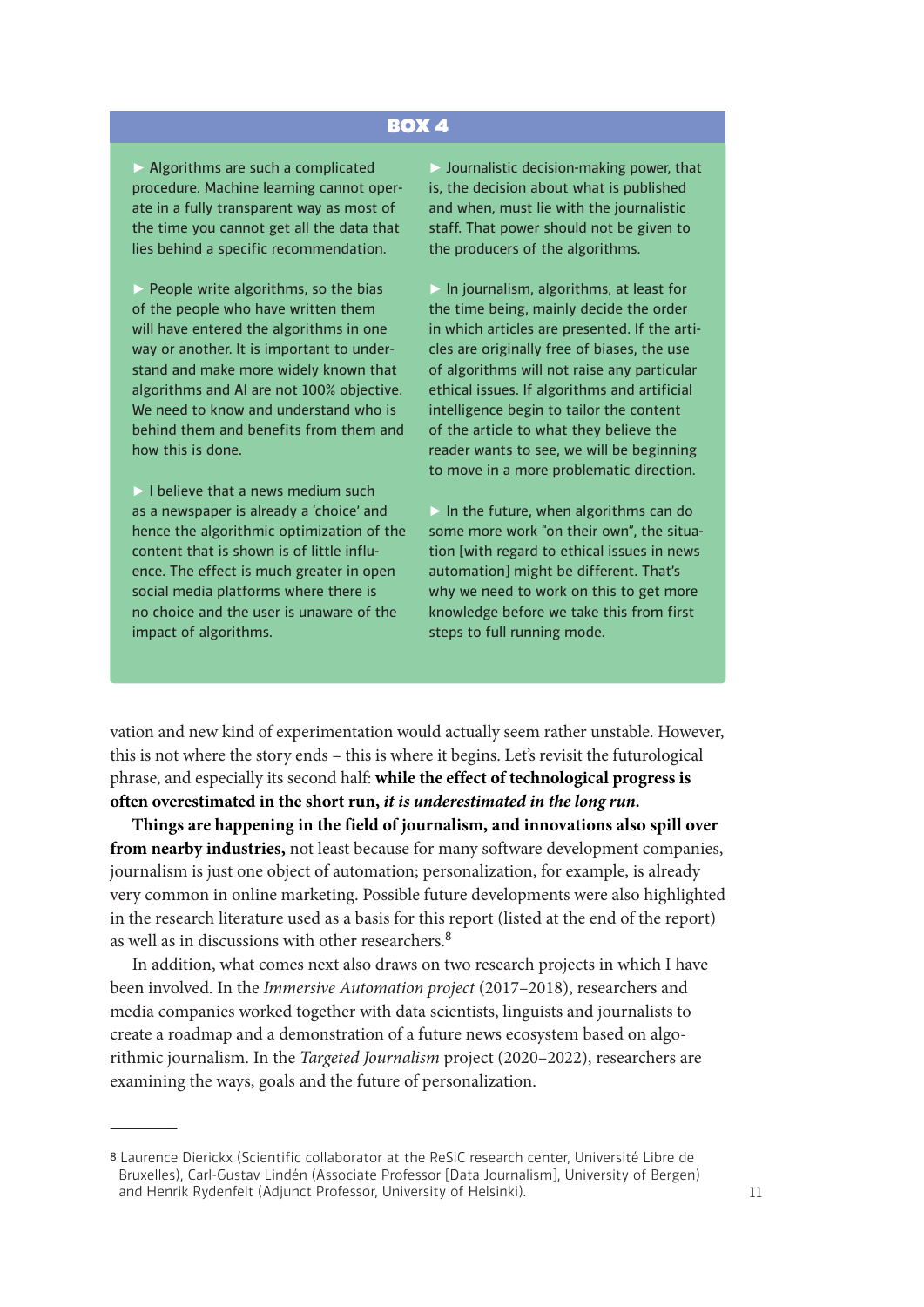#### Second takeaway: Be prepared for news automation

News automation can mean many things, but in this report I mainly refer to **Natural Language Generation (NLG). It is a process of translating digitally coded data into human language, from numbers to text.** This process needs, to put it simply, two things: a structured and verified data set about the topic in question, and guiding principles on how to write about it.

In general, NLG solutions vary from systems based on rules and templates written by humans to those based on machine learning methods. While the latter approach, data-driven machine learning, is in many ways attractive – and already in use in a side role in news automation – it is difficult to have full control over its actions. **Journalism requires high accuracy and accountability, and that makes the use of machine learning systems problematic as it increases uncertainty and risks of failure.**

One such problem is "overfitting", where an NLG system fails to generalize to cases outside the training data. For example, a system for producing restaurant reviews might learn from training data that restaurants of a certain type are almost always inexpensive. This results in the system generating reviews where all restaurants of that type are characterized as inexpensive, regardless of their real pricing.

Despite the challenges, the role of machine learning is increasing and making news automation more useful. For example, one soft-

ware developer I interviewed said they have automated the market stories of a major media operator. For this, they received a teaching corpus of 10,000 human-written market stories to learn the style, structure and importance of certain features. In less than two weeks, they had a library of templates. Machines may make mistakes, he told me, and that was why people fine-tuned the sentences. "Often, however, the errors are due to the teaching corpus. Perhaps some of the stories in the corpus are not valid on that topic or contain ambiguous expressions."

When one lets one's imagination run freely, beyond the bounds of reality, one often ends up indulging and embellishing the idea that by comparing different data sets with high computational power, algorithms reveal hidden correlations and create analytical insights. The software developers, however, were not talking about such scenarios. "You won't find an editorial that would have been done with our automation", one of them told me, "but what you will find is data-driven and highly repetitive content that scales to many dimensions".

On this basis, **the realistic vision, in the short run, is that news automation systems will grind report-like news stories also in the future.** This, in turn, resonates nicely with the oft-heard idea that news automation frees up journalists from the monotonous, routine tasks and gives them more time for the more challenging tasks.

Despite the challenges, the role of machine learning is increasing and making news automation more useful.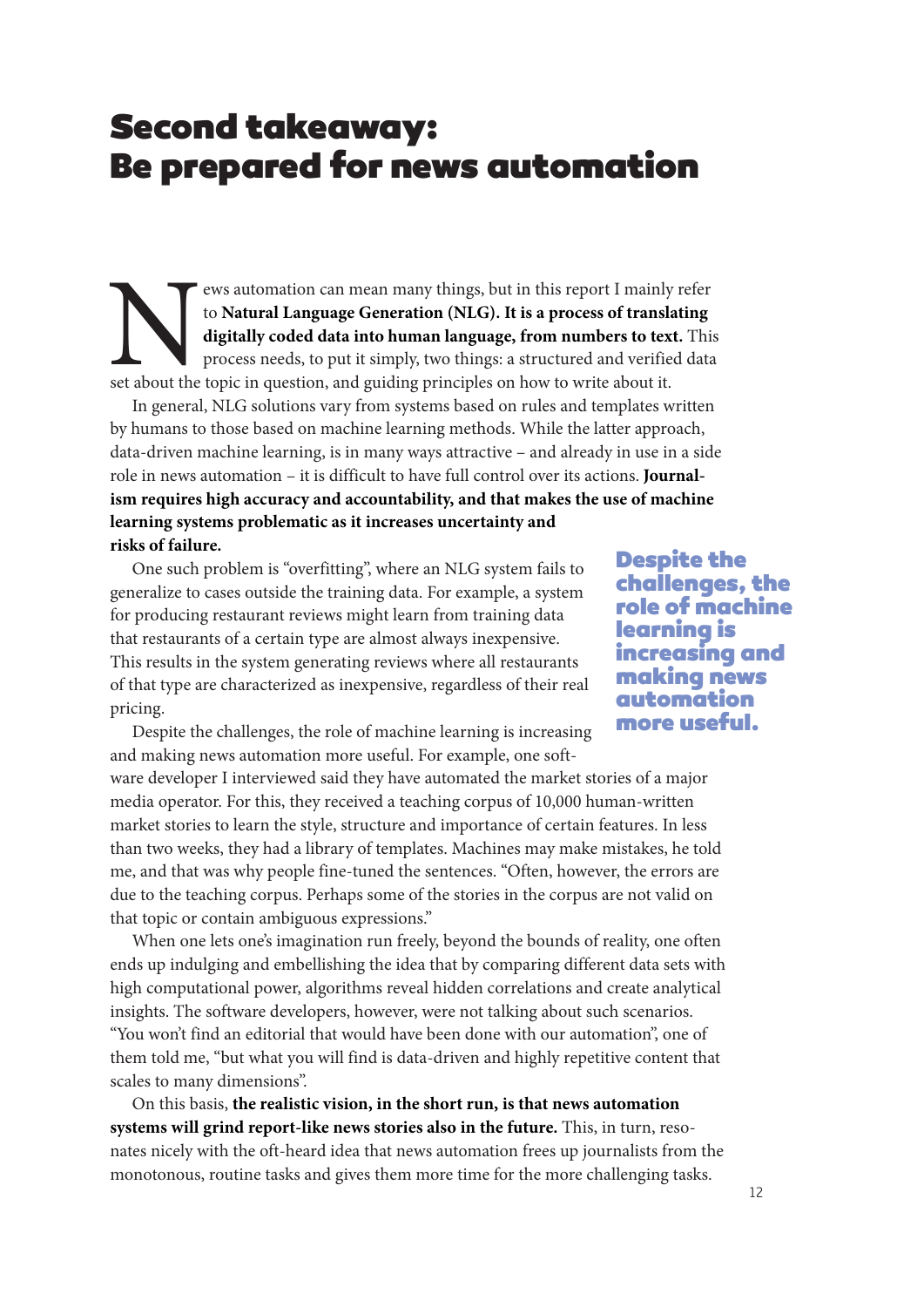However, this too seems to be an exaggeration: the fact seems rather to be that **news automation generates news stories in mass that would not otherwise be done at all.**

After all, the most important limitation that holds up the progress of news automation seems to be that **algorithms rely, so to speak, only on a quantified version of reality, thus making** *data* **the principal bottleneck.** This is something considered both in the research literature and the interviews, and it is therefore the first of the three aspects I have identified that should not be overlooked when the future of news automation is discussed.

#### Data: Quality of output depends on input

*Garbage in, garbage out*, as the well-known saying goes. In other words, **the quality of output of an automated journalistic system is highly dependent on the data that is fed into it.** This quality can be described and evaluated through five V's: volume, velocity, veracity, variety and value.<sup>9</sup>

Let's start with *volume* and *velocity*. An example of high-volume data is elections, which provide a lot of data but on a one-off basis, so the velocity is low. In contrast, a city's temperature readings exemplify low volume, as they provide little data at a time, but their velocity is high because these readings can be done very often, thus producing a steady stream of data. An example of high volume and high velocity would then be detailed meteorological information produced by all of a country's weather stations.

However, data produced by a broken weather sensor is worthless. Therefore *veracity* is naturally key in all journalism. In order to use a data set, we need to know who produced it and for what purpose, and how its accuracy is ensured now and in the future. We also need to see if there could be intentional or unintentional distortion in the data set, such as human bias, or even the possibility of manipulation by a third party.

The last two V's are the most crucial ones: **real added** *value* **– and with it the breakthrough in news automation – will only be created through** *variation*. News stories of temperatures or elections results are hardly something that will make the audience change their habits or whip out their credit card and thus alleviate the financial distress of the media. So it is not enough to automate the topics from which media operators happen to obtain suitable data sets. There needs to be a change of direction.

**Suitable data sets need to be produced on the domains that media operators want and need to address.** For example, if news automation could convert written parliamentary minutes, audio recordings of debates – perhaps including the visual dimension, too – and the social media posts of the candidates in an election into

<sup>9</sup> This section draws on a report of which I was a co-author, *News automation: The rewards, risks and realities of 'machine journalism'*. For detailed reference, see *Suggested readings*. The idea of the V's is explained in Fosso Wamba et al. (2015) How "big data" can make big impact: Findings from a systematic review and a longitudinal case study. *International Journal of Production Economics* 165(7): 234−246. **<https://doi.org/10.1016/j.ijpe.2014.12.031>**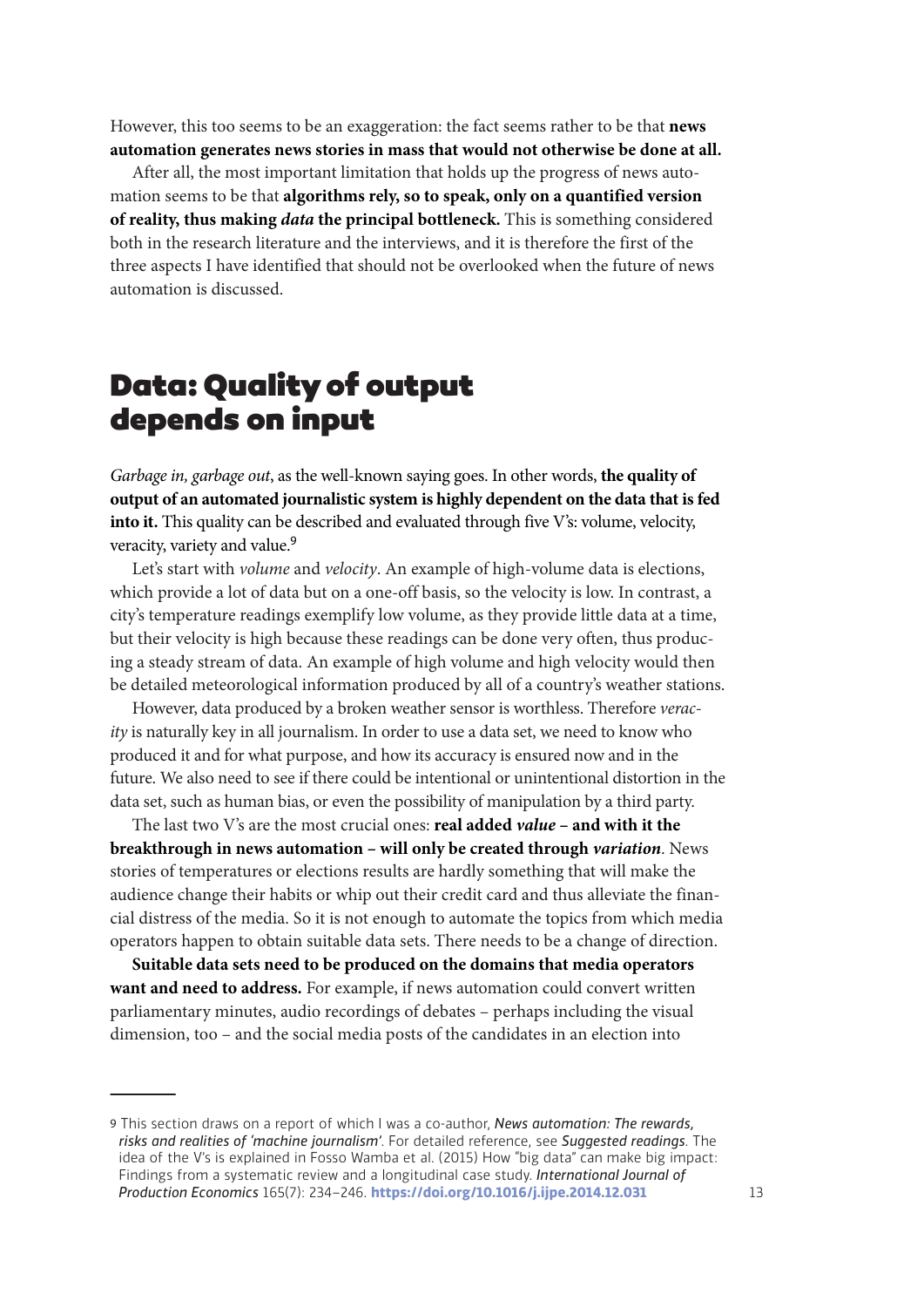applicable data sets, the audience's decision as to who to vote for could be better informed – and the automated media story would truly make a difference.

Exploring the possibilities of utilizing new types of data sets is an ongoing topic of research. Such data sets cannot usually be produced within the newsroom, nor would it be appropriate. It requires **the collaboration of experts from many different fields,**  which leads us to discuss the *agency* of producing algorithms and datasets.

#### Agency: Who makes the algorithm?

In the ongoing discussions on the ethics of automated journalism, *agency* and thus responsibility are only rarely attributed to algorithms and news robots. In other words, the prevailing view is that newsroom processes are controlled by human beings and responsibility is assigned to them.<sup>10</sup> However, with the rise of news automation the question is, who are the *human beings*?

Writing algorithms and producing data sets requires a kind of technical expertise that journalists and other traditional newsroom workers rarely have. This means that **media operators need new types of professionals** who can approach journalistic processes from the perspective of computational thinking by breaking down a complex problem, focusing on the crucial parts, developing a step-by-step solution and, finally, coding this solution into an algorithm.

The challenge is that the professionals with computational thinking, let's call them software developers, are probably not trained in journalism but in computational linguistics, engineering or in data science, and they are socialized into the world of technology. **Despite the fact that the worlds of both technology and journalism serve society, their responsibilities are directed differently:** software developers are accountable first of all to their employers, and they are not responsible for any potential misuse of their technology, while journalist are accountable first of all to their audiences, and they are responsible for what they produce.

Therefore the software developers – whether an integral part of the editorial team or external software designers – need to internalize their role as part of the editorial production chain and adhere to a journalistic value base when making independent decisions that influence journalistic content. Here, **communication becomes a crucial part of software development.** This requires a shared language and a dialogue on equal terms between journalists and newcomers that will, I argue, benefit them both in various ways.

Firstly, when we talk about automation in a journalistic context, as in this report, the talk forefronts the new kind of expertise that is needed. At the same time, the expertise involved in being a journalist is taken for granted as naturally as the air that journalists breathe, and is easily ignored. Journalistic expertise is often based on practice and is mostly intangible. When this expertise is structured and explained to

<sup>10</sup> As Henrik Rydenfelt shows in his forthcoming paper (for detailed reference, see *Suggested readings*), confidence in (human) editorial control and its persistence is strong − even unnecessarily strong?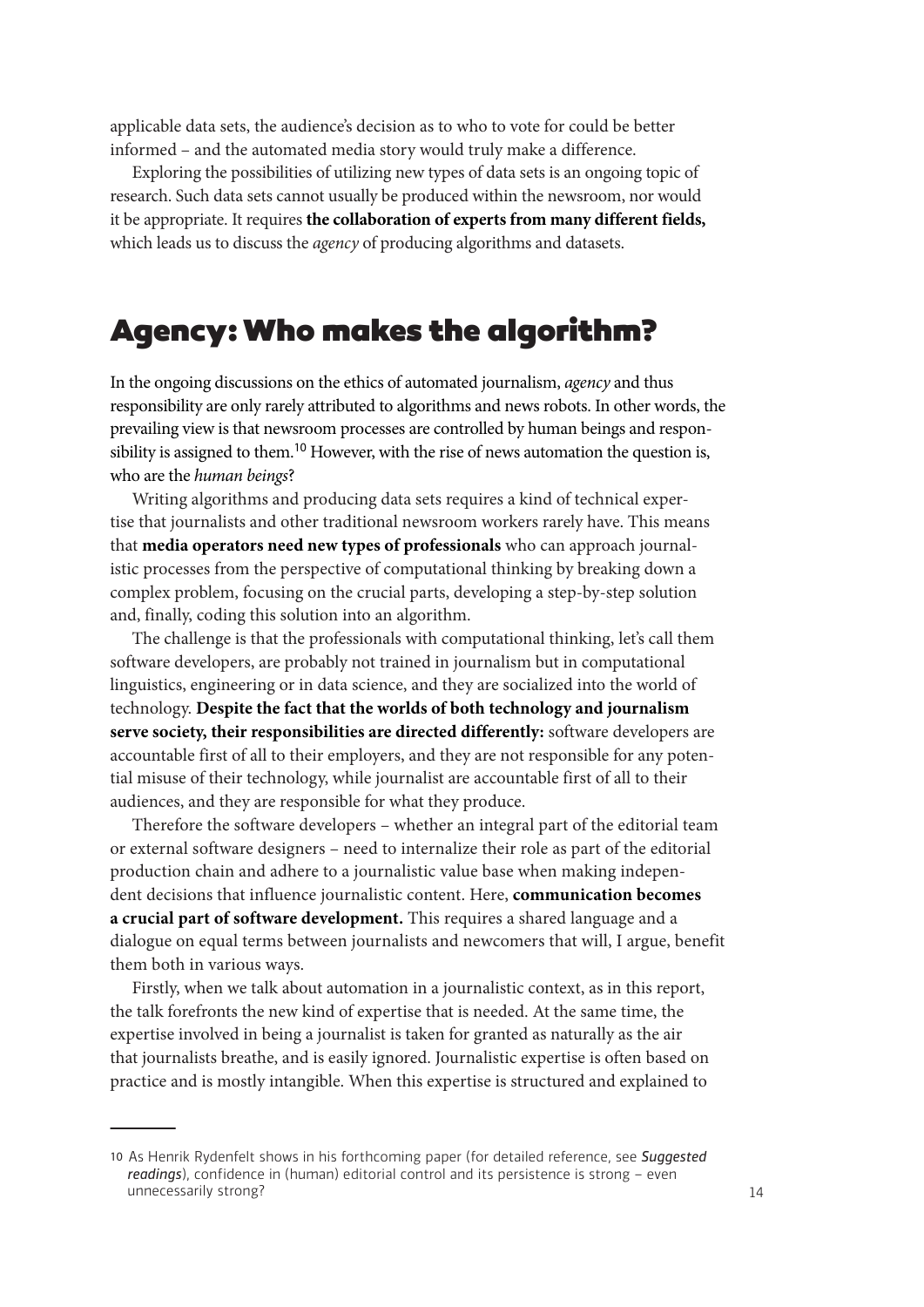software developers, it will also become more visible. This is likely to **raise the profile of journalism** as a profession.

Secondly, in order for software developers to adhere to the journalistic set of values, this value base needs to be discussed explicitly and analytically. In practice, this will force journalists as well as media councils **to explain and define those vague concepts such as "journalistic decision-making power",** "journalistic principles" and "news value" that they often use so gladly. This points to *transparency*, the third aspect that is important in a discussion of news automation.

#### Transparency: To increase the audience's trust

In the past, journalists, by virtue of their profession, had quite exclusive rights both to sources of information and to distribution channels, and that placed them in a powerful position to support and steer public discussion. With the internet, however, many people now have similar access to information, and this has opened people's eyes to the realization that **there is no** *objectivity*; instead, making news is full of deliberate choices. And as the audience's illusions about objectivity and impartiality have crumbled, so too has public trust in journalistic media.

*Transparency* about journalistic processes has been suggested as a solution to break this unfortunate cycle and **restore a trusting relationship between the news media and their audience**. When we talk about the use of automation and personalization, which might sound a bit scary to some, the need for transparency is obvious. At the same time, **transparency would be a way for journalistic media to differentiate themselves from the social media giants**, whose use of algorithms has raised many doubts.

According to the research literature, there are three important aspects to transparency.<sup>11</sup>

As the audience's illusions about objectivity and impartiality have crumbled, so too has public trust in journalistic media.

Firstly, transparency can be enhanced by highlighting that the content is produced algorithmically. In addition, it makes sense to point out in more detail **for what purpose the automation system in question is designed, and by whom**. In a brandnew book, *New Laws* on robotics (Harvard University Press, 2020), Frank Pasquale presents "four new laws of robotics", the fourth of which (p. 11) is that *Robotic Systems and AI must always indicate the identity of their creator(s), controller(s) and owner(s)*.

Care should be taken, however, to ensure that the pursuit of transparency does not become just a list of technical information, let alone routine pop-up windows. That would be another example of how a good intention can turn against its purpose – just

<sup>11</sup> This section draws on a forthcoming paper, *Dataa näkyvissä: Läpinäkyvyys algoritmien ja datan journalistisessa hyödyntämisessä* [Transparency in the journalistic utilization of algorithms and data], I have co-authored with Tuukka Lehtiniemi and Henrik Rydenfelt.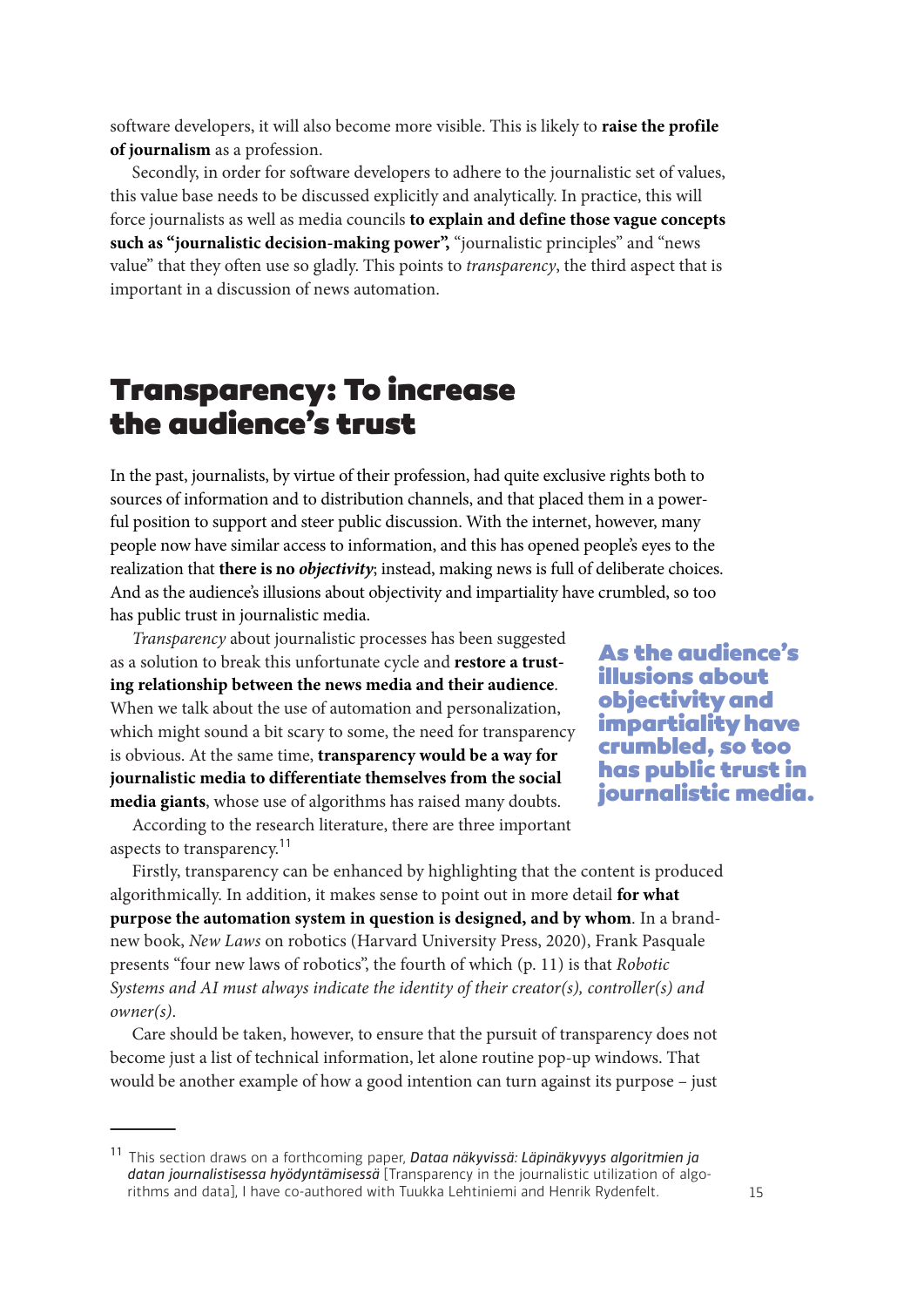think about the cookie consents that pop up on every website you visit (when using the internet in Europe).

Secondly, there is a need to throw light on processes. How are the data sets selected or produced, why are they suitable for the purpose at hand, and how does the algorithm utilize them in automation? Note: just opening the bonnet is not enough in itself to create understanding of how the car engine works, and similarly, **news automation needs to be explained in such a way that the audience really begins to grasp the "automagic" taking place behind the scenes.**

Thirdly, transparency is enhanced by public involvement. This may relate, for example, to data journalism articles, such as one<sup>12</sup> in which the reader enters information about how much money they spend and receives a calculation of how tax increases will affect their expenses. This is an active and fairly public interaction that in itself makes journalism transparent. However, there are also so-called interactions of which the audience is not even aware, and that is especially true with personalization. In the aftermath of the Cambridge Analytica affair<sup>13</sup> and other scandals, which have raised people's awareness of the tracking issue and possible invasions of personal privacy, **readers' and viewers' trust should be bolstered by telling them how and what data are collected about their online behaviour, and how and for what purpose these data are used and for what goals.**

Worth pointing out that it also makes sense to tell readers that a news site is *not*  **personalized**. Otherwise if, for example, someone is planning to buy a new car and has mentioned it here and there, and then they read an article about shopping that happens to be illustrated with photos of their favourite car, they might wonder if they are being spied on.

Finally, the role of journalism is to describe and explain the world, and today what is perceived as reality is shaped significantly by data and algorithms. **Thus, in opening up its own use of data and algorithms, journalism will also be opening up the datadriven world in which we live.**

<sup>12</sup> **<https://www.hs.fi/politiikka/art-2000006242236.html>** (in Finnish)

<sup>13</sup> **[https://en.wikipedia.org/wiki/Facebook%E2%80%93Cambridge\\_Analytica\\_data\\_scandal](https://en.wikipedia.org/wiki/Facebook%E2%80%93Cambridge_Analytica_data_scandal)** (read Nov. 29, 2020)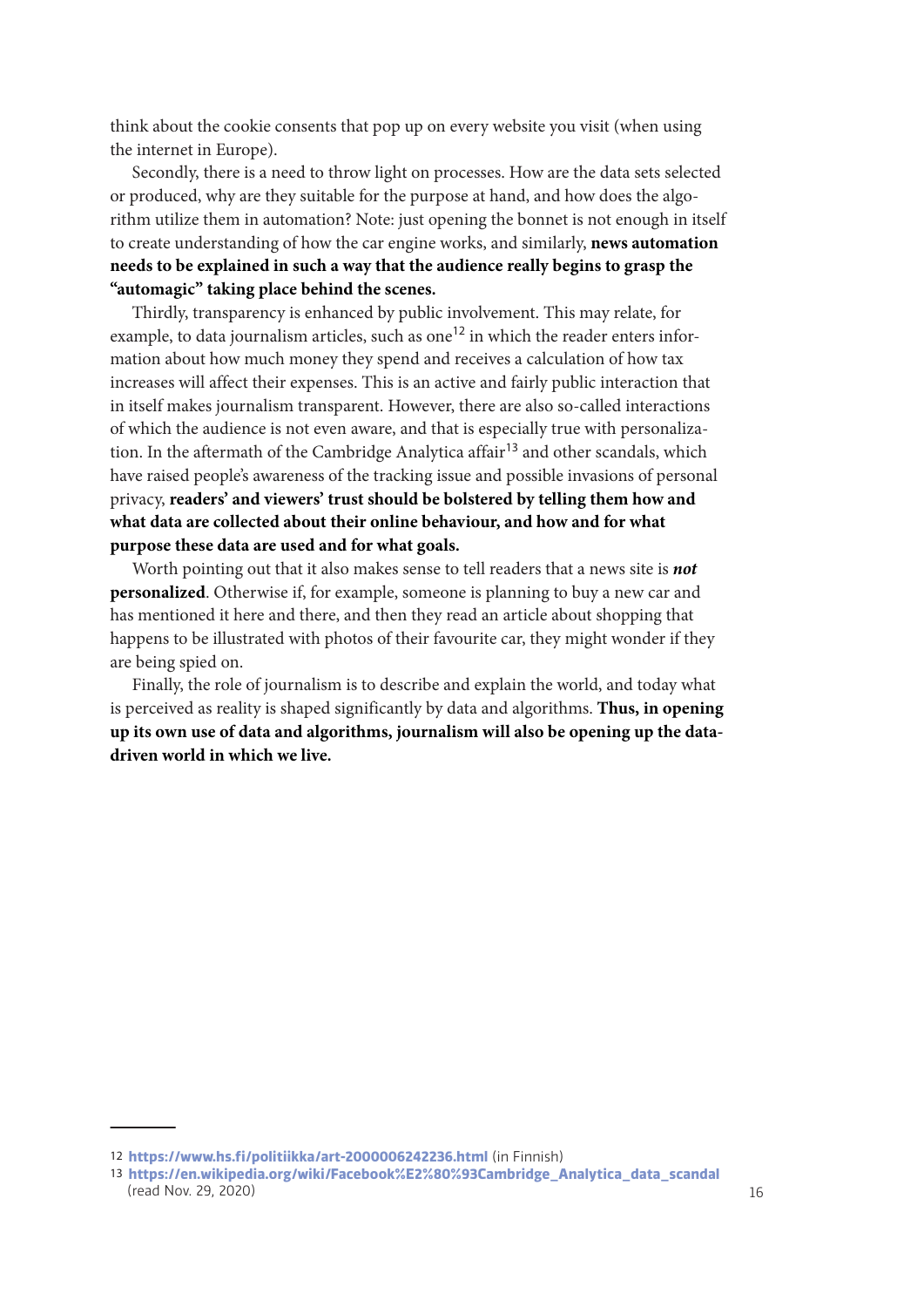#### Some experimental support for Takeaways 1 and 2

A YEAR AGO, Finland's Council for Mass Media published a pioneering statement on the journalistic use of algorithms (*Statement on marking news automation and personalization*). It did so despite the fact that, according to a background survey on the Finnish mediascape, **the use of news automation was experimental at that time, and personalization only a little more common**. Additionally, the council had received only one complaint related to algorithms. Nevertheless, the council decided to act proactively. **These empirical observations by Finland's Council for Mass Media contribute to my first takeaway, that creating self-regulation for the journalistic use of algorithms is not yet an especially topical issue.**

Furthermore, the Finnish *Guidelines for Journalists* call for thorough source criticism on the part of journalists, and this can be seen to cover issues related to *data* as well. The statement supplementing the Guidelines then covers the issues of *transparency* and *agency*: with regard to transparency, the Statement makes recommendations on how to mark news automation and personalization. With regard to agency, the Statement defines the

use of algorithmic tools as part of journalistic work and calls for digital service developers also to adhere to the Guidelines.

The Statement received a lot of publicity. The *Finnish Broadcasting Company Yle* published a thorough – but still easy-to-read – report on how it uses news automation and personalization, and *Helsingin Sanomat*, a leading newspaper, said that it would carefully review its procedures to make sure that they meet the requirements.<sup>1</sup> However, **what supports my second takeaway – that data, agency and transparency are probably relevant, but will only really be so in the future – is that, firstly, the Statement has not provoked significant action or debate in the Finnish media industry during its first year, meaning that no one felt an urgent need for that, and, secondly, no complaints have been lodged with the council on the grounds mentioned in the Statement.** However, it should also be noted that there is no general debate on the wider applications of algorithmic decision-making systems in society, despite the ever-increasing diversity of their use.

1 See, **[https://yle.fi/aihe/sivu/yleisradio/ylen-palvelujen-personointi-ja-uutis](https://yle.fi/aihe/sivu/yleisradio/ylen-palvelujen-personointi-ja-uutisautomaatio)[automaatio](https://yle.fi/aihe/sivu/yleisradio/ylen-palvelujen-personointi-ja-uutisautomaatio)** and **[https://suomenlehdisto.fi/jsn-ohjeistaa-kertomaan-algorit](https://suomenlehdisto.fi/jsn-ohjeistaa-kertomaan-algoritmien-kaytosta-meidan-pitaa-olla-avoimempia-kuin-muut/)[mien-kaytosta-meidan-pitaa-olla-avoimempia-kuin-muut/](https://suomenlehdisto.fi/jsn-ohjeistaa-kertomaan-algoritmien-kaytosta-meidan-pitaa-olla-avoimempia-kuin-muut/)** (both in Finnish).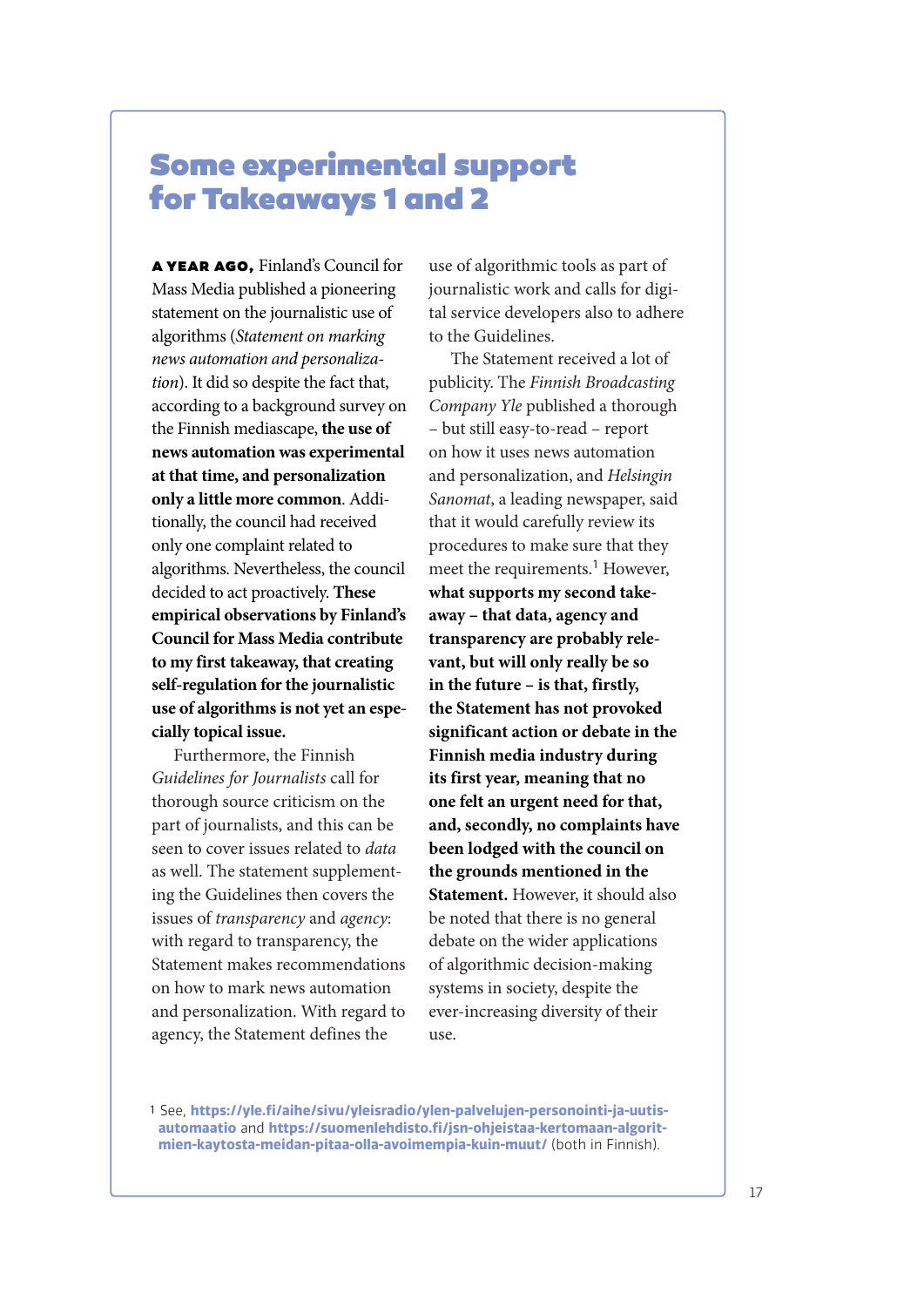#### Third takeaway: The councils' procedures must be reconsidered

The third takeaway of this report draws attention to the work of the councils. As I have already mentioned, news automation that covers the entire editorial process from topic selection and information collection to text production and publishing is still rare. However, one of its features, personalization, which is sometimes considered controversial because it might create filter bubbles, is already pretty common. **Personalization is also something that media operators described as more attractive to develop in the short term than fullblooded, text-oriented news automation.**

It would be tempting to say that news automation in general and personalization in particular work ethically and without problems, as almost no complaints have been lodged about these issues with European media councils. However, this might be too simple an answer. Instead, could it be that **the lack of complaints is rather a symptom** 

**of problems with the functioning of the media councils?**

This doubt has grown in my mind with my membership of the Finnish Media Council (2017–2019), and according to the excellent study conducted by Raymond A. Harder (For detailed reference, see *Suggested readings*) as part of the project *Media Councils in the Digital Age*, it might apply elsewhere in Europe, too.

To begin with, **the rules of media councils are formulated positively** in the sense that they only allow people and organizations to complain about things that have already been published or done. One also needs to identify a well-defined subject for the complaint, often a single piece of incor-

What might be considered alarming is the fact that many councils do not allow complaints about articles that do not personally involve the person complaining.

rect information, and **one cannot complain about something that is missing in a report**. Furthermore, what might be considered particularly **alarming** is the fact that many councils (11/28 investigated in the above-mentioned study) do not allow complaints about articles that do not personally involve the person complaining. In other words, these **councils require that you have a personal stake** in the article that you are complaining about– the article needs to be about you, your organization, your ethnic group, etc.

News automation and personalization hardly fit into such specs. They do not target an individual actor as required by the guidelines, neither the process nor the product are well-defined, and they take place behind the scenes, making it difficult for the audience to know about them. **The bottom line is that even if news automation and personalization did have ethical or other issues, it would be next to impossible for any member of the audience to lodge a complaint that would end up in the council.**

My third takeaway relates to the procedures of complaining. In order to meet the self-regulatory needs of news automation – and at the same time also the needs of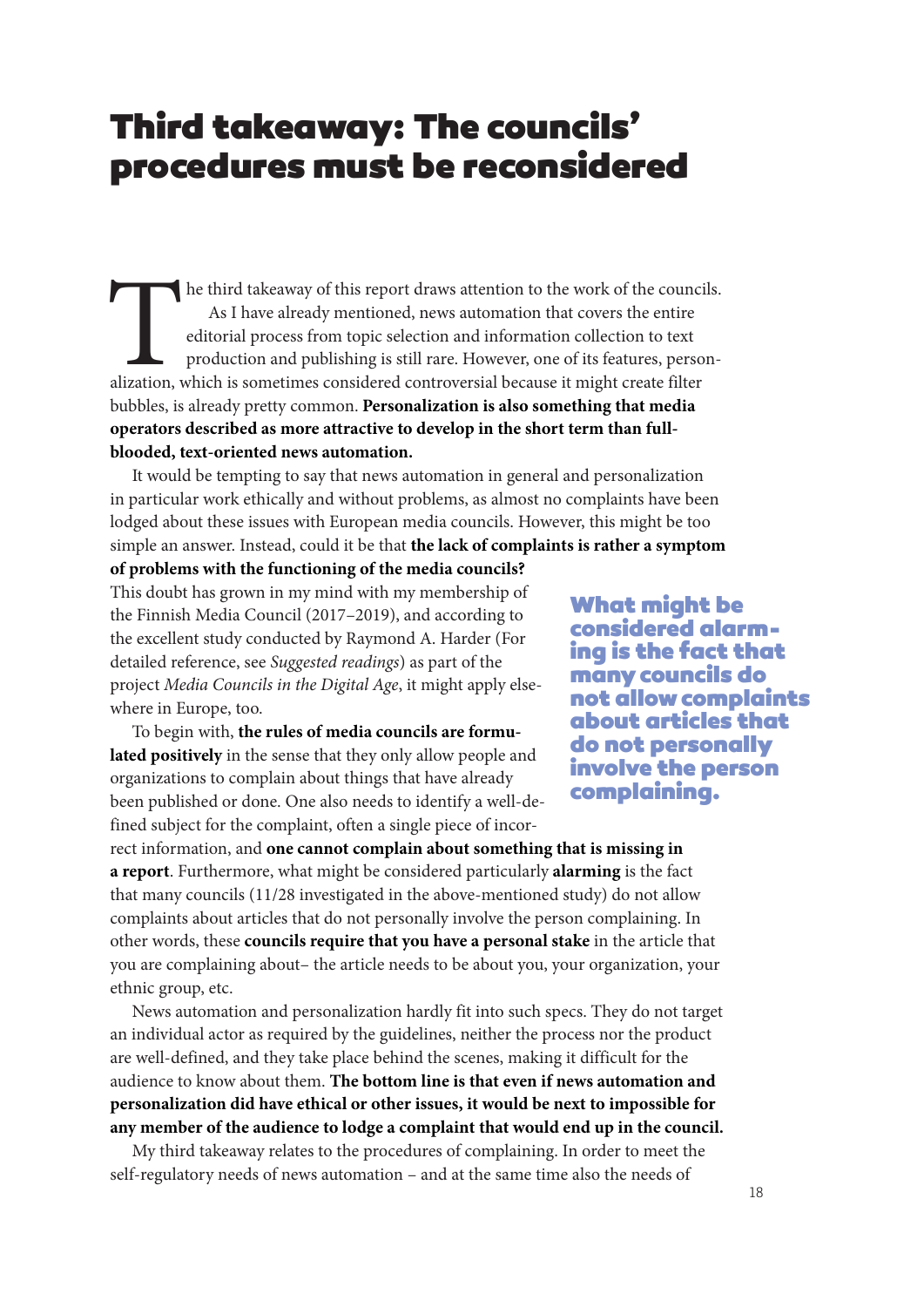other innovations related to digitalization, such as web-based audience interaction and the journalistic use of social media – **the media councils should ensure that they offer a realistic opportunity for the audience to complain.** However, responsibility should not rest so firmly on the audience alone. Instead, councils should be sensitive to silent signals and act on their own initiative. **Almost all councils have the possibility of proactively raising for their own consideration and for public debate matters of media ethics, but most of them rarely, if ever, use this possibility.** In addition to the problem of resources, the councils themselves referred to the fear of becoming perceived as the "media police".

## Conclusion

In this report, I have discussed how the media councils should respond to the fact that news automation – i.e. NLG systems writing journalistic articles from start to finish without much human input – is already here, and n this report, I have discussed how the media councils should respond to the fact that news automation – i.e. NLG systems writing journalistic articles from start to finish without much human input – is already here, and it will be much more powerfully so in the future. Based on what constitutes the present state of the presented three key takeaways.

Firstly, I have argued that there is as yet no urgent need for self-regulatory guidance on news automation. News automation systems are still rare and are more like showcases than profitable everyday tools. Secondly, I identified three aspects – namely *data, agency,* and *transparency* – that should not be overlooked in the discussion of news automation. They will become very relevant sooner rather than later.

Thirdly, I argued that media councils should critically revisit their complaints procedures and, most importantly, act proactively in relation to the changing media landscape. **The fact is that if the media councils do not take the lead on this, someone else will do so, and whoever that is, whether it is national legislators, the EU, or platform companies, this could put the freedom of the press in jeopardy.**